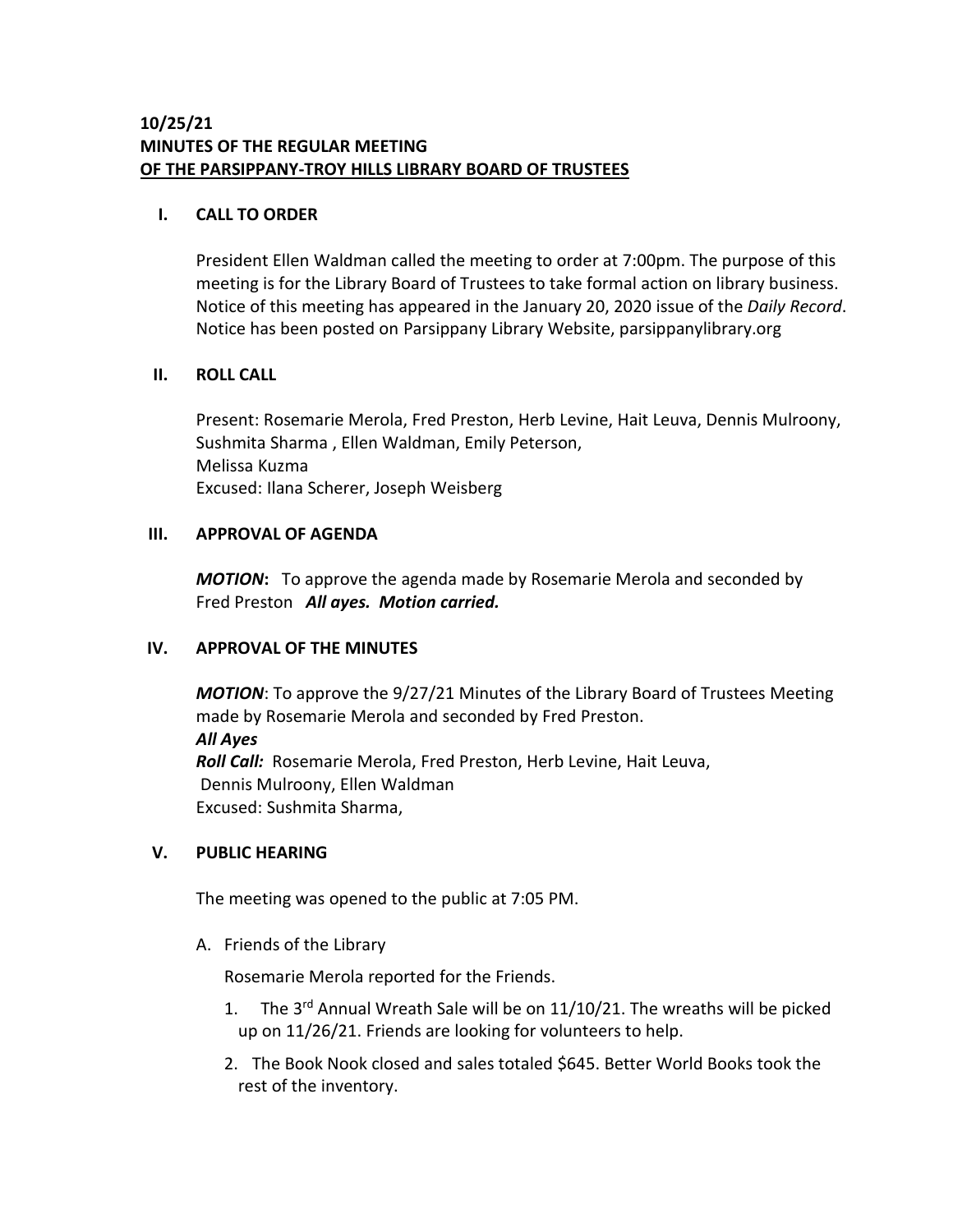3. The annual Friends meeting is scheduled for 12/15/21.

#### **VI. REPORTS**

A. Finance

Fred, Melissa and Herb met with the Town to discuss asking for \$30,000 for Sunday openings and \$76,907 for the Direct Install program. These requests have not been resolved. Melissa also added that funding went up almost \$60,000 from last year. This is a 2% increase and will be used for salaries and other cost increases. The 2020 audit is being done and it should be received shortly. Emily asked Fred if he thought the Sunday opening would be approved. He felt it would happen soon.

B. Buildings and Grounds

Ellen reported that the Lake Hiawatha project is getting an independent cost estimate done by NASCO Construction.

The Main library has replaced all the carbon monoxide detectors and also had a new door count system installed. The Main Library had a \$2500 boiler repair, a \$800 generator repair and also another wasp nest removal by an exterminator.

C. Personnel

Nicholas Jackson started as Head of Information Services. He conducted two interviews for the part time information services librarian. Bill Harrison took over his new position as head of Technical and Customer Services.

Connie Bermudez resigned, so interviews will be held for the Teen Librarian position.

All Library staff received 12 online training courses that they must complete by the end of the year.

Annual performance evaluations are being performed.

D. Policy

No new policies to present this month but there will be several in the next two months, including the revised Meeting Room Policy.

E. Technology and Strategic Planning

No Report

#### **Library Services and Outreach**

In-person indoor programs will begin again soon. The Library has ordered 4 air